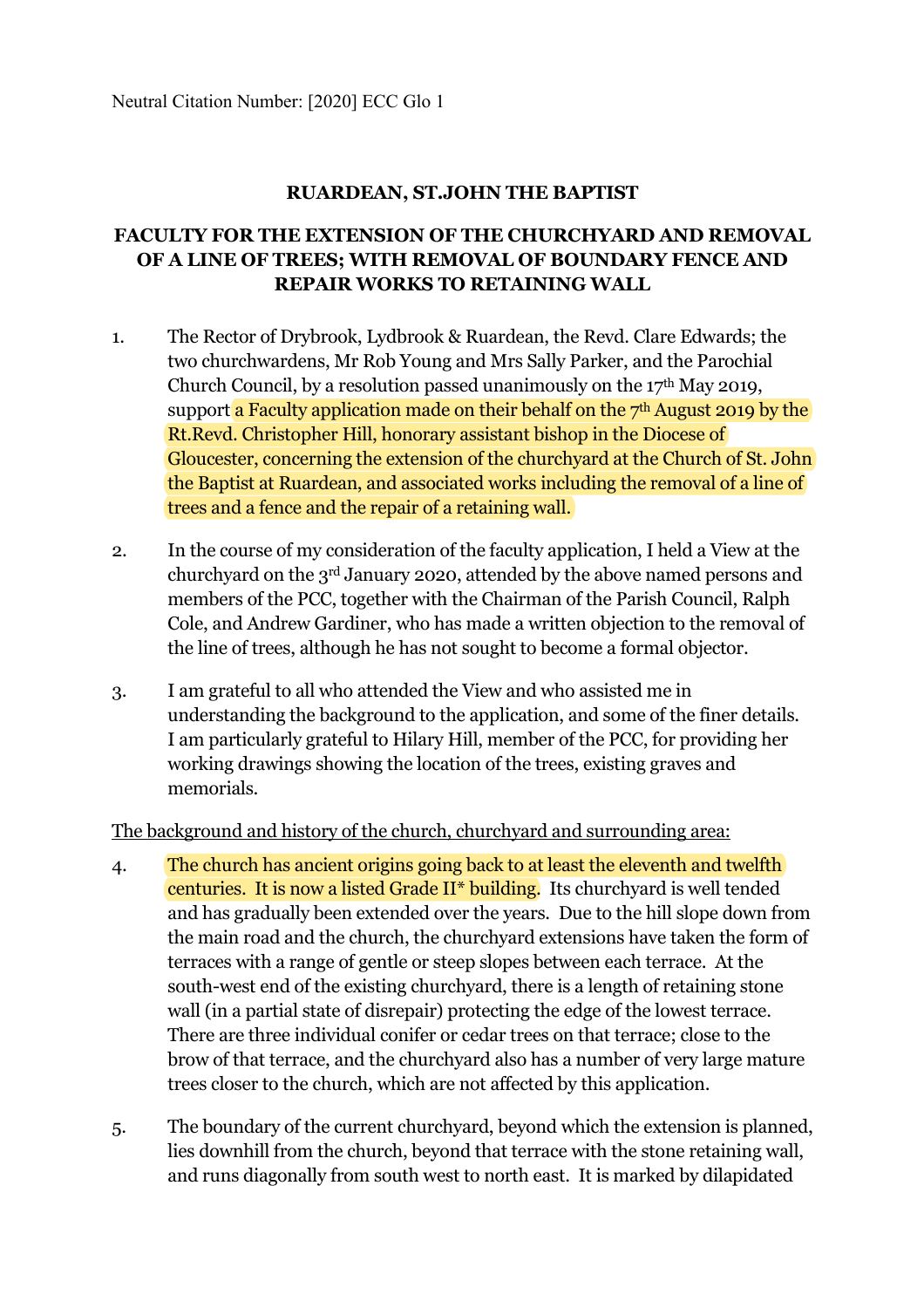and leaning concrete posts linked with the remains of an old wire fence, together with a line of trees, and a few erratic stone blocks which may have come from an old wall. At the furthest south west end of this line of trees, there are three ash trees and a small holly tree, which are in need of some lopping, tidying and shaping work, but which will not be affected by this application.

- 6. The remainder of the trees along the line of the old fence are conifers, variously described in the papers as *thuja plicata* or cypresses or western red cedars. These were planted in 1948 to form a hedge at the then boundary of the churchyard. For ease of reference, I will describe them as conifers. Some 44 of these remain, interspersed with 13 stumps where some of the conifers have died or fallen in the intervening years. Hilary Hill's drawing marks 16 trees as having been previously marked for removal, including 2 which are interspaced between the ash trees. Many of the conifers are leaning at angles. None of the conifers is subject to a tree preservation order and I note that the Forest of Dean district council declined to make any fresh TPOs in June 2019, when they considered the matter, thus paving the way for removal of the line of conifers, if approved in this Faculty application.
- 7. I also note that the growing conifers have now reached some 18 metres in height. At some stage they were radically cut back to a height of about 2 metres, and because of that, the resulting regrowth has been by way of spreading limbs, many of which are spindly, and which are interknit with other trees and not necessarily self-supporting. It was apparent at the View that there was a considerable amount of dead wood within the line of conifers, and I was told that branches occasionally fall on graves during high winds such that there is real concern about the potential danger to persons visiting the churchyard.
- 8. In 2002, a strip of land on the other side of the line of conifers, was bought with a view to it being used later as an extension to the churchyard. It measures some 13 metres wide and about 103 metres long (although of irregular shape at either end). It is separated from the grassland beyond by a post and rail fence with wire netting which was erected at the time of purchase. The strip has lain fallow and is now somewhat littered with branches, stones and other debris. I commended those who had cleared some of the brambles and nettles which had taken root over the intervening years and enabled the View to be productive.
- 9. Beyond the post and rail fence lies a field (currently grazed by sheep) which includes the remains of a crenellated manor, known as Ruardean Castle, which is a Scheduled Ancient Monument (NHLE1002098). The archaeological report from Worcestershire Archaeology mentions some limited Roman finds. I was also advised that Iron Age remains have been identified from the site, suggesting an even earlier history.
- 10. A small section of the mediaeval stonework of Ruardean Castle remains visible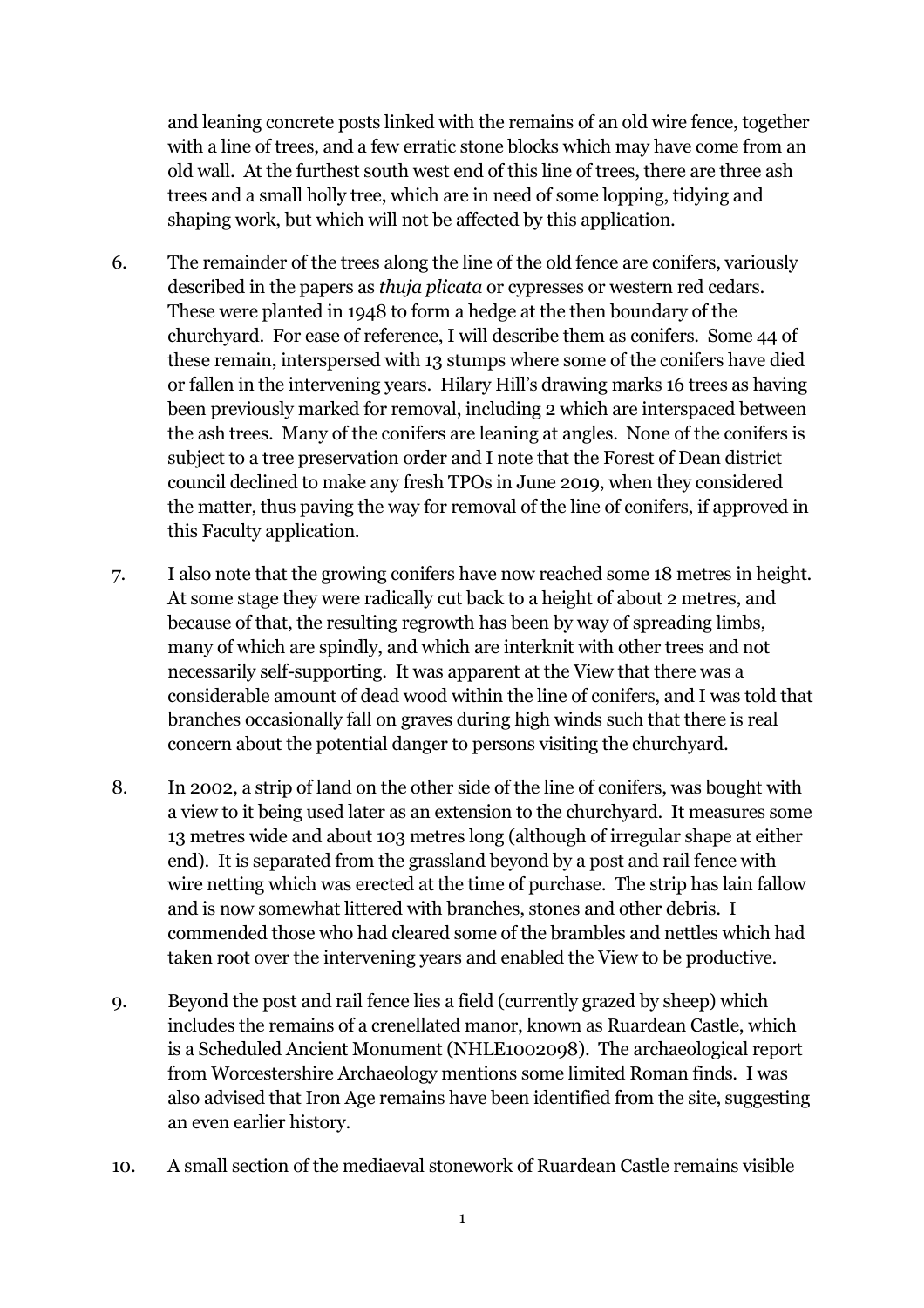above the irregular ground surface about 150 metres from the churchyard, and earthworks suggest further underlying features. These have been recently excavated in 2018 and 2019 by Worcestershire Archaeology, and publication of their full report is awaited. A passer-by in the churchyard would observe the mound and might well desire to visit the site, particularly if provided with information about its historic associations. The post and rail fence includes a metal kissing gate which would allow access from the churchyard extension onto the field and the historic site beyond. There is no public right of way to the site, but I was advised that the landowners, Mr & Mrs Freeman, allow access to the site to view the Scheduled Monument.

- 11. Historic England were consulted during the pre-application process. In their letter of the 2nd May 2019, Melanie Barge, Inspector of Ancient Monuments, stated that the removal of the line of conifers would be welcome as it would reestablish the visual link between the church and the castle and would allow visitors better to understand the early origins of Ruardean and how important it was in the mediaeval period.
- 12. Over the time since 2002, the current churchyard has become filled to near capacity, with fewer than 5 grave spaces remaining. It is now urgent that there should be sufficient burial plots to meet local demand.
- 13. Formal permission for change of use of the strip of land to become an additional burial ground was granted under the Town & Country Planning Act 1990, by the Forest of Dean District Council on the 5th December 2019, subject to reasonable conditions. The grant of that permission appears to have had the unfortunate outcome that the local paper, The Forester, printed an article in the issue for the 18th December 2019 suggesting that the removal of the conifers was going ahead, and failing to recognise that this Faculty application was still outstanding. I have accepted the assurance of the Petitioner that the article had not been generated or approved by anyone connected with the church or the PCC.

#### The faculty application, supportive reports and the objection:

- 14. Notice of the Petition dated the 7<sup>th</sup> August 2019 was displayed on both a notice board inside the church and also on the noticeboard outside the church between the 6th September 2019 and the 6th October 2019, and has been so certified by the Petitioner. I am therefore satisfied that the faculty requirements for notice have been met.
- 15. In brief, the Petition is to establish the extension of the churchyard on the new strip of land. The plan would be to retain the 3 ash trees and the holly at the south western end of the row of trees, but to fell the remainder of the conifer trees, with the roots not being removed due to the risk of damaging the adioining graves and the possibility of there being a number of unmarked children's graves along the tree line. The old fence concrete posts and wires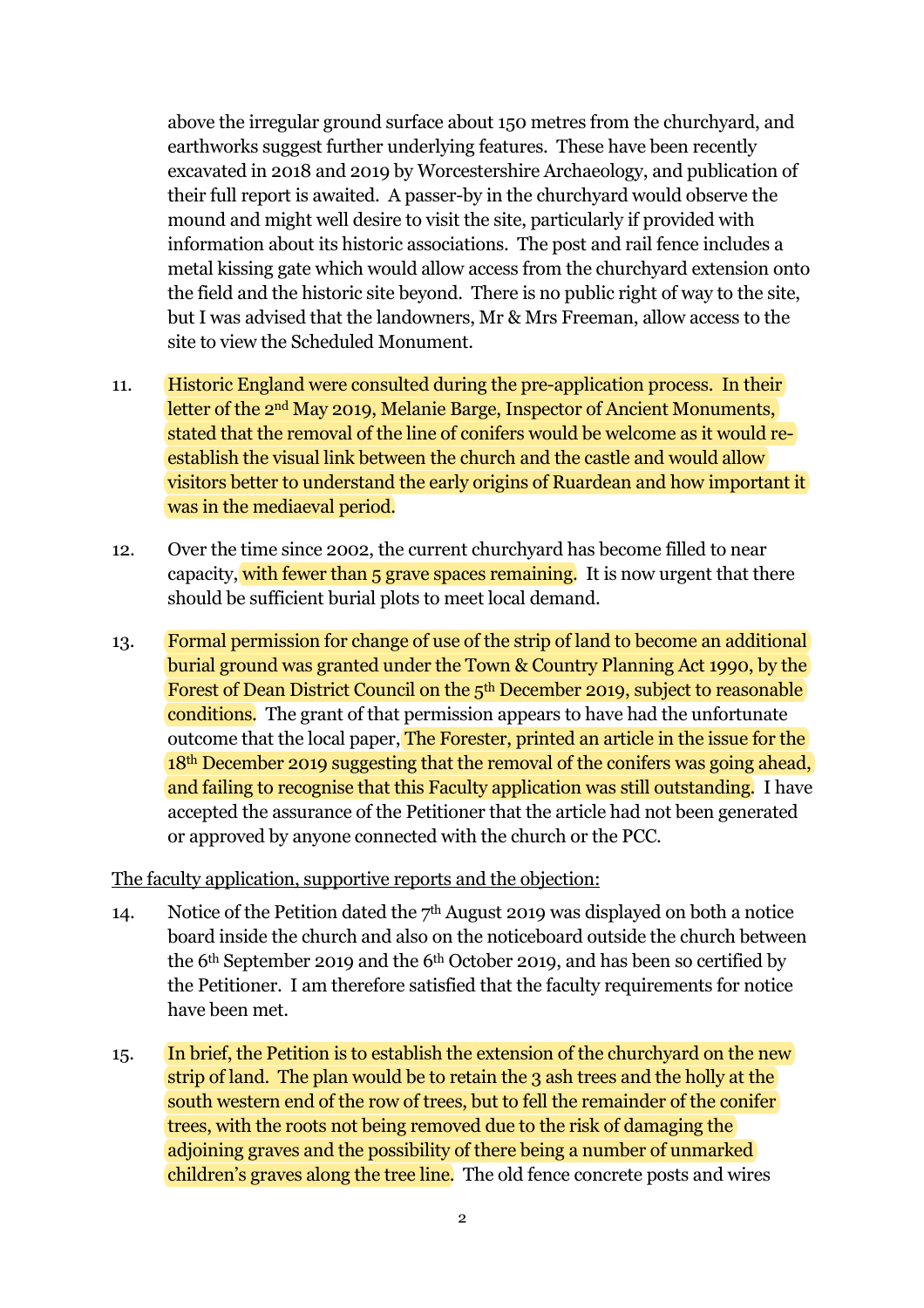would be removed, and any loose stones would be set aside. A wild-flower garden would be established along the line of the conifers. An alternative double planted hedge of such native species as hazel, common hawthorn, blackthorn, holly, pedunculate oak, common gorse and dogwood would be established along the post and rail fence on the far side of the new strip. The current path within the churchyard would be extended across the strip to the kissing gate. Up to 3 benches would be provided for sitting.

- 16. Advice about the trees, habitat and fauna has been sought and implemented in the plans from: the DAC tree adviser, Mrs Anna Jones; the Conservation Officer of the Forest of Dean Council; and Acer Ecology. I have carefully considered the latter's report, particularly when observing each of the trees in situ.
- 17. Given the potential historical associations, an exploratory archaeological dig was commissioned in July 2019 with Worcestershire Archaeology, involving the cutting of two trenches in the strip of new land. One trench took a particular look at the feature which had been identified on an earlier LIDAR survey as a 'holloway': perhaps indicating an ancient track between castle and church. The outcome of the dig gave some support to the holloway theory, and the finding of a sherd of sandstone-tempered ware pottery and six fragments of iron bloomery slag were thought to support  $12<sup>th</sup>$  to  $14<sup>th</sup>$  century associations.
- 18. Only one letter of objection was received by the Registry. This was from Andrew Gardiner, dated the 6<sup>th</sup> October 2019. He explained:

*"… I remain a great supporter of the proposed project apart from the rather clinical removal of the forty mature fir trees.*

*Firstly, these trees are a wonderful wildlife sanctuary. Many bird species make their nests in the trees and use them for shelter. Local people will also testify that the trees are used by owls that call to each other every night.*

*Secondly, they were originally planted as a much-needed windbreak from the strong winds that rise up over the land from the River Wye, and today, they continue to perform excellently in this respect. The churchyard would be indeed very exposed without the trees in place. The proposed hedge north of the existing treeline would never perform nearly as well as the existing trees.*

*Thirdly, to remove such well-established, carbon storing trees in this day and age of climate change awareness would, I feel, be quite foolish, incorrect and morally wrong.* 

*I have already written to those working hard on this project explaining that their argument about the trees not being native species is a futile point given that here in the Forest of Dean, this aspect applies to the great majority of our trees.*

*Finally, in the event that my words continue to fall unheard, I ask once again that could we at least find a compromise by retaining a dozen or so of the trees to ensure that the wildlife sanctuary, the windbreak and environmentally friendly aspects of the trees are not lost. Retaining some of the trees would also allow the village to retain their aesthetic value for the foreseeable future."*

- 19. Mr Gardiner was given the opportunity to be a party opponent by letter dated the 11th October 2019. No reply was received by the Registry from him.
- 20. The Petitioner responded to Mr Gardiner's letter on the 7<sup>th</sup> November 2019,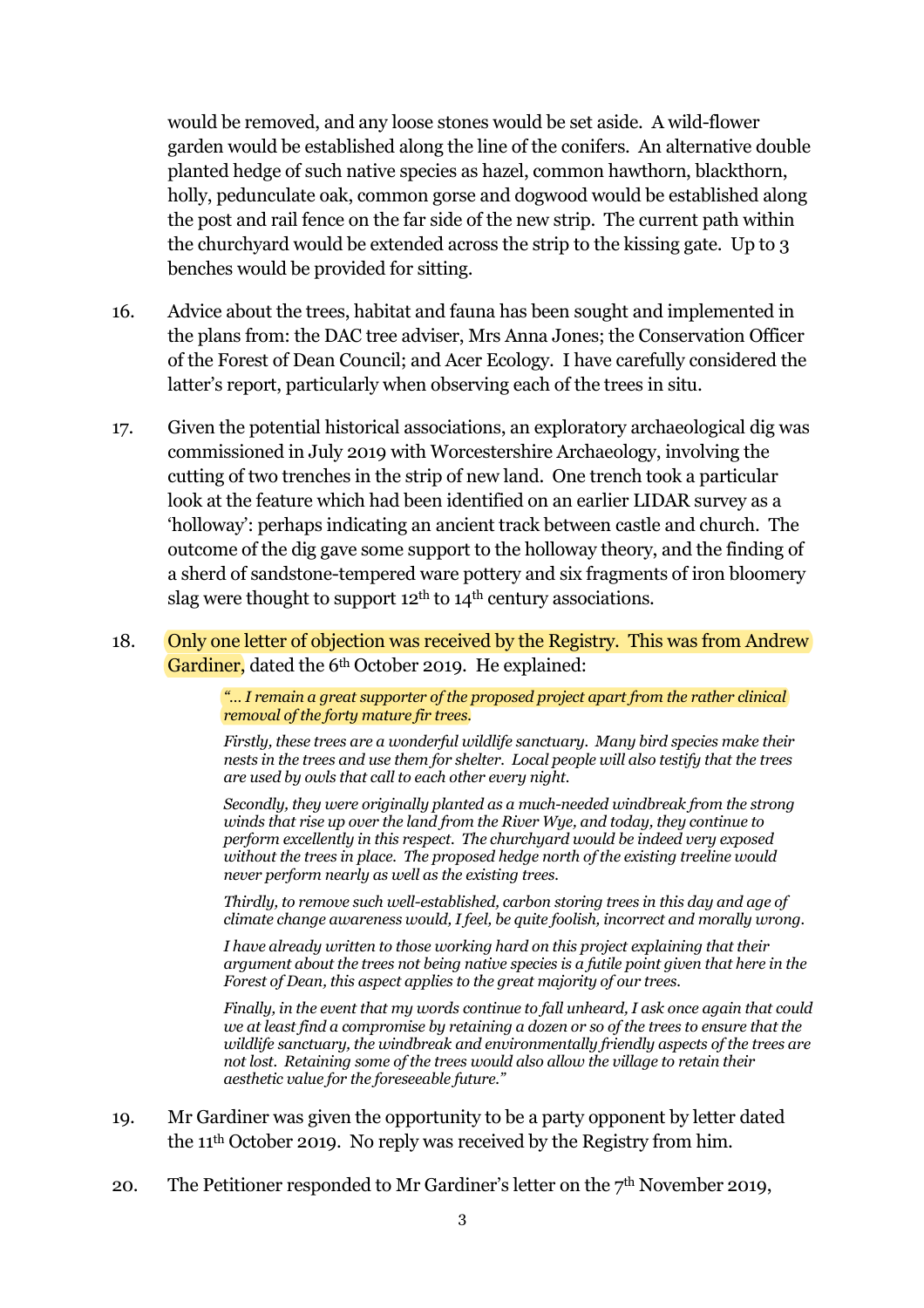setting out his reasoned contrary points. I understand this was approved by all PCC members who responded to the Rector's request for comments. In addition to the countering of Mr Gardiner's points by comparison between the proposed new hedge species and the existing tree line (an exercise made persuasive by the Acer Ecology evaluation and report) the Petitioner accepted that the original plan had been to retain a single specimen of the conifers at the north east end of the line to 'frame the view', but that the DAC tree specialist had thought that might not be possible, given the condition and shape of the trees once the line had been otherwise felled.

- 21. In the light of there being a single informal objection to the proposal to fell the line of conifers, I concluded there was no requirement to hold a consistory court. However, I had a number of questions arising from the papers which I felt could be most expeditiously dealt with during the course of a View of the site. In reaching that I decision, I took into account the fact that any tree felling would ideally need to take place before the nesting season: by the end of February at the latest, and preferably before the end of January. I felt that relying on communication of questions and answers might slow the process.
- 22. The View also had the advantage of allowing me to speak to Mr Gardiner to discuss his concerns. I gave him an opportunity to tell me anything he wished about the proposal, in an informal setting, with my pupil kindly taking a note. He reiterated the points raised in his letter, with added emphasis on his concerns about climate change, given current events in Australia. He encouraged me to allow for as many trees as possible to be retained. He declined to remain during the remainder of the View, while I had discussions with the other interested parties, as he feared he would become upset. (I was, though, able to take the opportunity to speak to him about a separate matter concerning his late brother's grave memorial stone, on behalf of the Chancellor.)

#### Specific issues considered at the View: the retaining wall and the path extension:

- 23. Amongst the issues on which I had questions, the situation of the terrace and its retaining wall to the south-west of the current churchyard was particularly troubling. The View confirmed my concerns.
- 24. The furthest section (towards the south-west corner) of the retaining wall is in good order, topped with side on slabs. There is a single conifer and a single cedar tree on the upper terrace at this point, whose roots may compromise its solidity in the future. This section is topped with a metal railing (which appears to be made from scaffolding poles) to prevent falls over the edge of the terrace.
- 25. The next section is one where the retaining wall has been demolished more or less entirely, and the bank of the terrace appears to be loosely held in place by vegetation (elder etc.) and the roots of the very large cedar tree which was previously felled. (I have not explored the circumstances in which that occurred,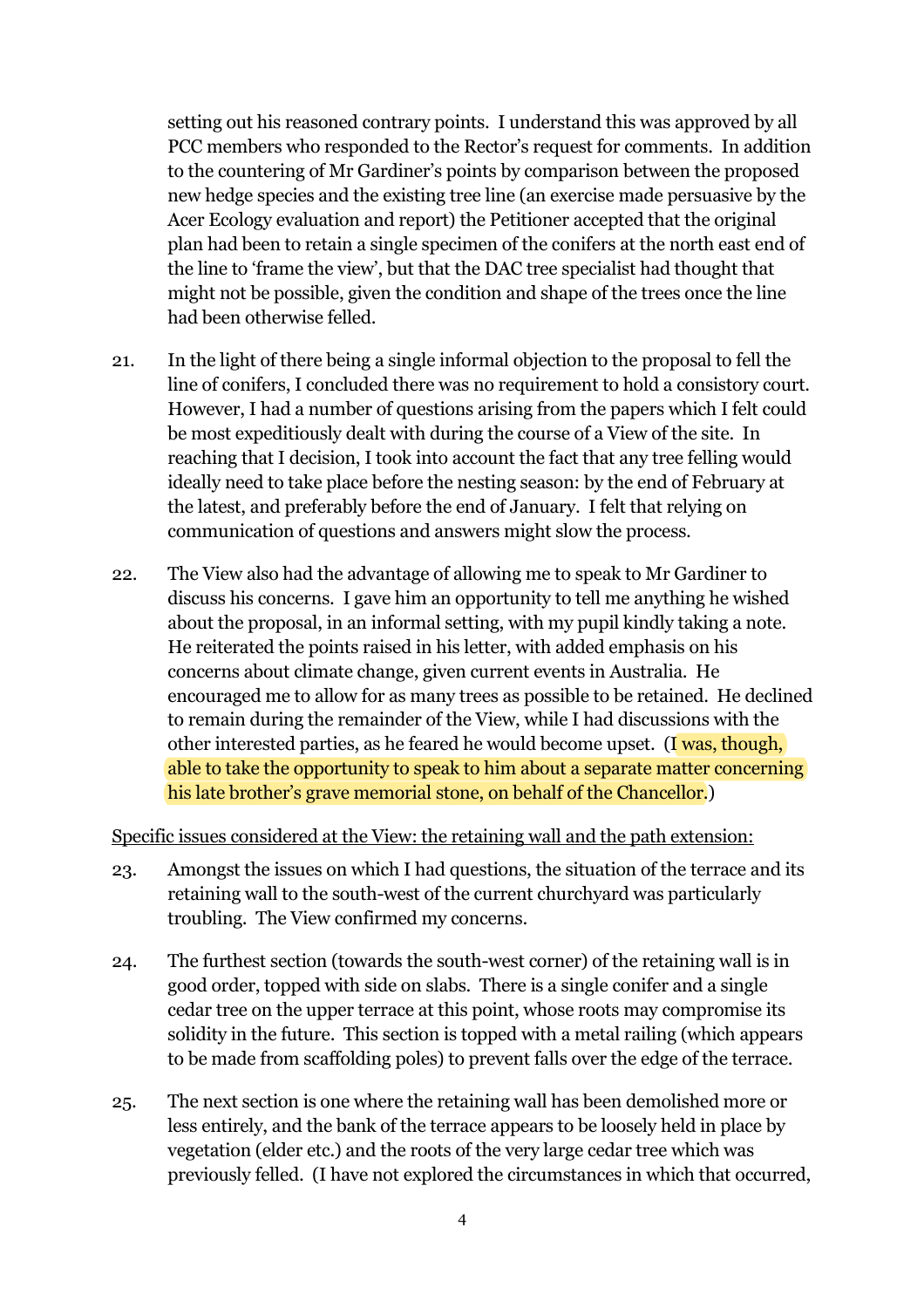as they are not important at this point.) My attention was drawn to the fact that the post and rail fence on the far side of the strip of land had been damaged when the cedar came down, and will need to be repaired in any event, to avoid the ingress of enterprising sheep. The upper edge of the terrace at this point has lost the metal railing, and is only protected by a length of temporary orange safety netting to warn the unwary. The stump of the cedar tree remains in place, but is clearly no longer growing.

- 26. The third section of the retaining wall, beyond the cedar stump, appears to have remained partially in place along the bank, but the top of the terrace is marked by a large pile of loose stones. These may have been the stones which previously comprised the retaining wall (although I could also see a stone which appeared to have an ashlar surface, possibly from an old monument). This pile of stones is not safe, and is clearly only temporary. Beyond the pile of stones and a third single conifer tree, the slope of the terrace is much gentler down to the level of the line of conifers. At that point, the need for a retaining wall reduced and faded. The three ash trees and the holly tree are close to that end of the retaining wall.
- 27. A further question which had troubled me prior to the View was the proposed path across the strip of land between the existing path through the current churchyard, and the kissing gate. The View confirmed that there was already an informal way through the line of conifers, at a point where there was an old stump of a dead conifer. I noted there was no notice confirming the status of the permissive pathway to the Scheduled Monument and encouraged the erection of a simple notice to avoid any persons claiming a public right of way.

### Decision on the extension of the churchyard:

- 28. The case for the extension to the existing churchyard, onto the strip of land some 13 metres wide by some 103 metres long, is well made. There is a clear need for the churchyard to be extended to meet the demand for new burial plots; the local council has granted change of use planning permission; and there is no opposition to using the strip of land for such a purpose.
- 29. I will adopt the relevant conditions under which the planning permission for change of use was granted. These include a further archaeological survey in the area of the holloway prior to the digging of any graves. I explained to those at the View that this was a wise precaution to avoid future burials being disrupted by the need for archaeological investigation.

#### Discussion of the issues relating to the line of conifers and the decision:

30. The contentious issue is whether the line of some 44 conifers, and the remaining 13 stumps of others should be removed, together with the concrete fence posts and bases, and the remaining fence wire and occasional stones.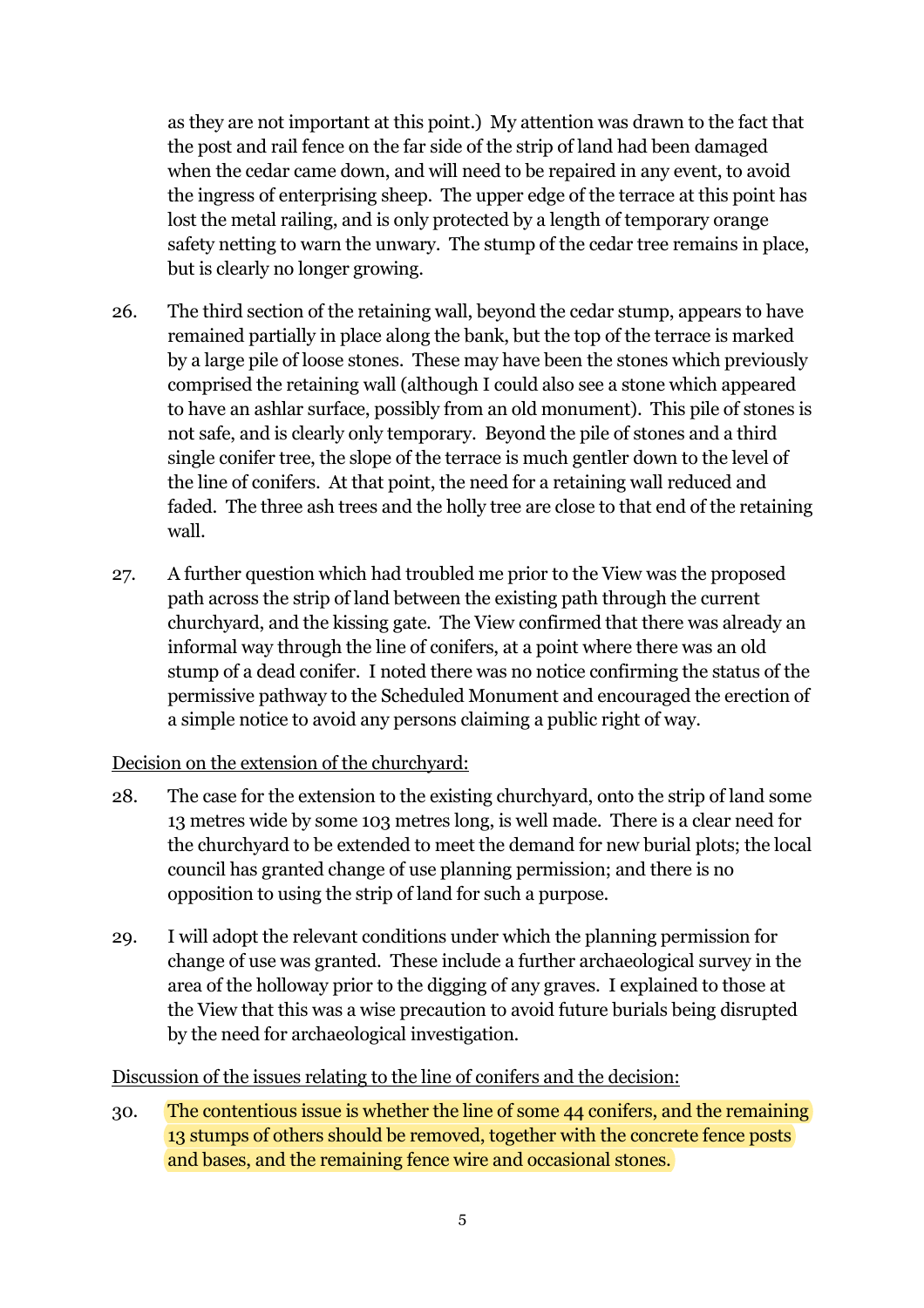- 31. Having accepted that the churchyard needs to be extended, it would be inconsistent to leave the new area closed off from the existing graves by a substantial hedge, when it could be opened up and made part of the whole.
- 32. The question of the value of the line of conifers as habitat for birds and other fauna is clearly contentious when comparing Mr Gardiner's letter and the report of Acer Ecology of July 2019, which was undertaken during the nesting season. The ecology report (at paragraph 4.2) concluded: *"None of the habitats of the site qualify for 'Priority Habitats' of the UK Biodiversity Action Plan… Therefore, no habitats of greater than site value … will be impacted by the proposed works. Planting of a mixed species hedge will ultimately increase the biodiversity value of the site post-development and is therefore considered to provide a positive net effect".* In terms of the value of the site to birds, the report (at paragraph 4.3.1) observed that the line of trees *"… contains individual features that provide moderate foraging and nesting habitats for a range of species, but all of these features are widespread and common in the surrounding landscape."* The report went on to consider the planting of the mixed species hedge and concluded: *"Overall this is considered to be an enhancement to birds in the long term"* Various recommendations were made to enhance the site for nesting birds in the short-term, with the installation of nesting boxes as well as a bat box.
- 33. I noted that although Mr Gardiner prayed in aid use by owls of the line of conifers, that the Petitioner's letter of the 7th November 2019 suggested that *"Owls are more likely to be using the Ash trees than the conifers. There are a number of mature cedars and other trees within the existing churchyard which are more likely to be used by owls."* The ecological report made no mention of owls being sighted or using the line of conifers. This argument does not appear to have the force it might seem. I conclude that any owls are unlikely to be disadvantaged by the proposed works.
- 34. Having considered all the evidence before me, and my observations at the View (albeit out of the nesting season), I do not accept that the line of conifers has particular significance for fauna over and above the value of all the other trees in the immediate surroundings. I note the immediate ameliorating recommendations of the ecologists to encourage nesting elsewhere. I also note that the growing of a new hedge along the post and rail fence on the new boundary of the churchyard will, in due course, provide ample new habitat for birds. The variety of trees will, in due course, provide a range of different foodstuffs which are lacking in the line of conifers. I conclude that the mitigating measures will replace lost habitat appropriately.
- 35. The value of the line of conifers as a windbreak is questioned by the Petitioner, given that the trunks of the conifers are limited in the amount of cover between them, and through which wind could blow. Mr Gardiner discounts the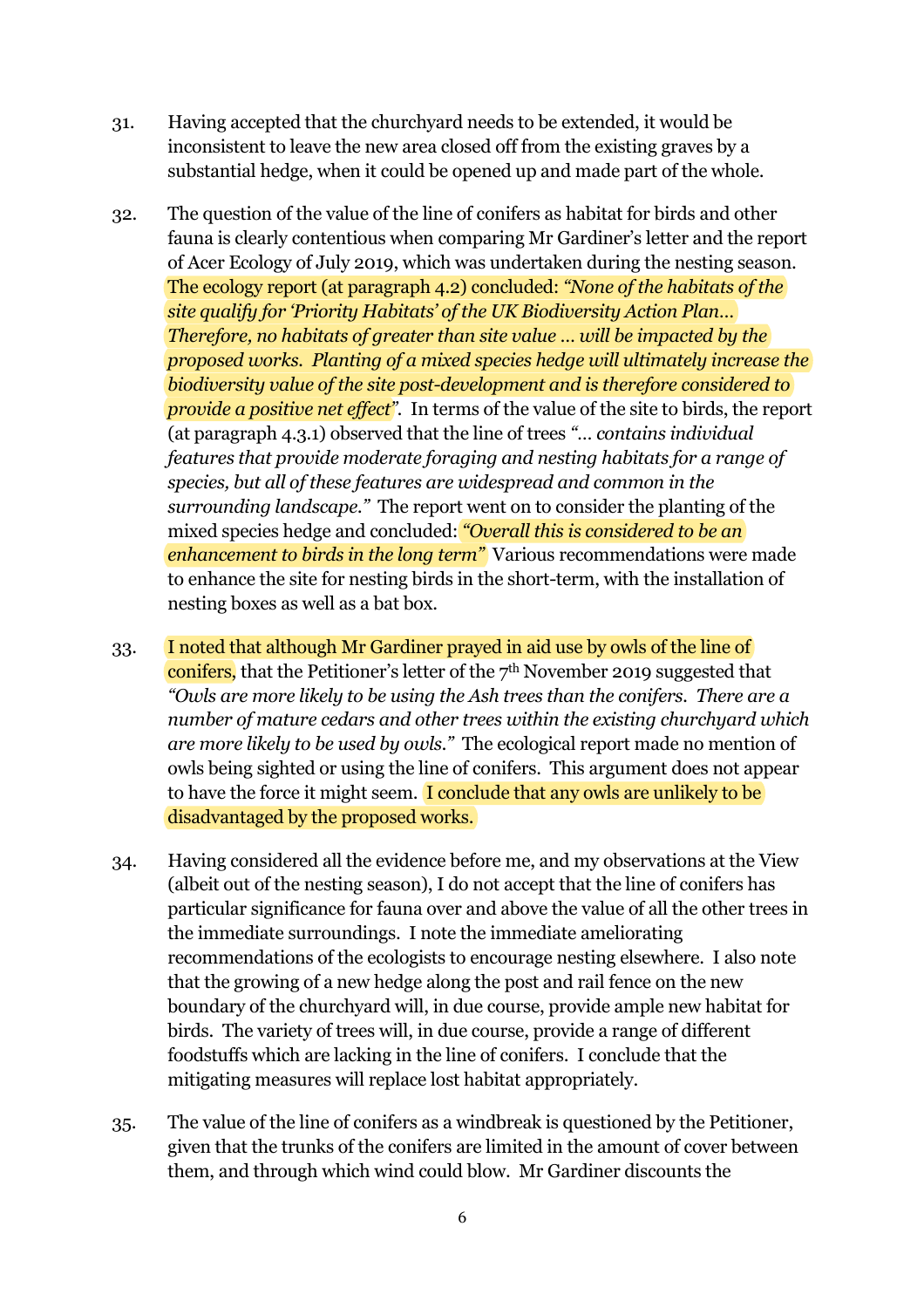replacement value of the new hedge in this regard, but I conclude that the development of a hedge of varied species will provide better cover at ground level once the trees have begun to develop. In the long term that may well improve the wind barrier. (It was noticeable during the View how cold it was in the areas shadowed by the overhanging line of conifers, on the new strip of land – something to be taken into account, given the north west facing aspect of the strip of land.)

- 36. I recognise the strength of Mr Gardiner's concerns about the ability of trees to capture carbon, and his general worries about climate change, but I base my decisions on the fact that the landscape needs to be managed, not as a copse or as woodland, but as a churchyard. I disagree with Mr Gardiner's contention that the felling of any established tree at all is 'foolish, incorrect and morally wrong'. It is a matter of good husbandry in the countryside to take a rational view about whether or not a growing resource should be retained. This is especially so when other trees of varied species are going to be planted on the new boundary, and when there will be the wild-flower garden to add to the diversity of plant species and habitat. This garden will, frankly, be a visual improvement compared with the current rather barren areas of ground along the line of the conifers, littered with pieces of stone and the remains of the old fence.
- 37. I can see that the description of the conifers as 'non-native' species of trees has irked Mr Gardiner, and he particularly reiterated this point when we spoke during the View. I do not regard it as a sound argument to say that trees which were planted in good faith in 1948 should now be removed simply because they are 'non-native'. Whilst that argument may have been deployed in the course of earlier discussions, it is not something on which I place any weight at all. The general biodiversity policy in favour of native species might militate in favour of not planting any new conifers, now, but it does not require those that are already growing to be removed. Indeed, there are other single specimen trees in the churchyard which might fall into the non-native category and are certainly not being removed.
- 38. I considered whether there was any merit in the suggestion that some trees at the north-east end of the line of trees should be retained as specimen trees or as a group of trees. I looked at them carefully, and agreed with the reported oral advice of the DAC tree advisor that they are not likely to be suitable as specimen trees. They have grown cramped by the other trees in line, and having suffered weakening by being severely lopped and then allowed to develop into rather spindly trees. I wondered whether their 'aesthetic' value could be realised by cutting them back again to a lower height, but concluded that the resulting profiles would be very far from 'aesthetic'. Any planting at the end of the wildflower garden (which is not currently being proposed, but might be considered) would need to be with new trees rather than making an artificial feature of the old trees.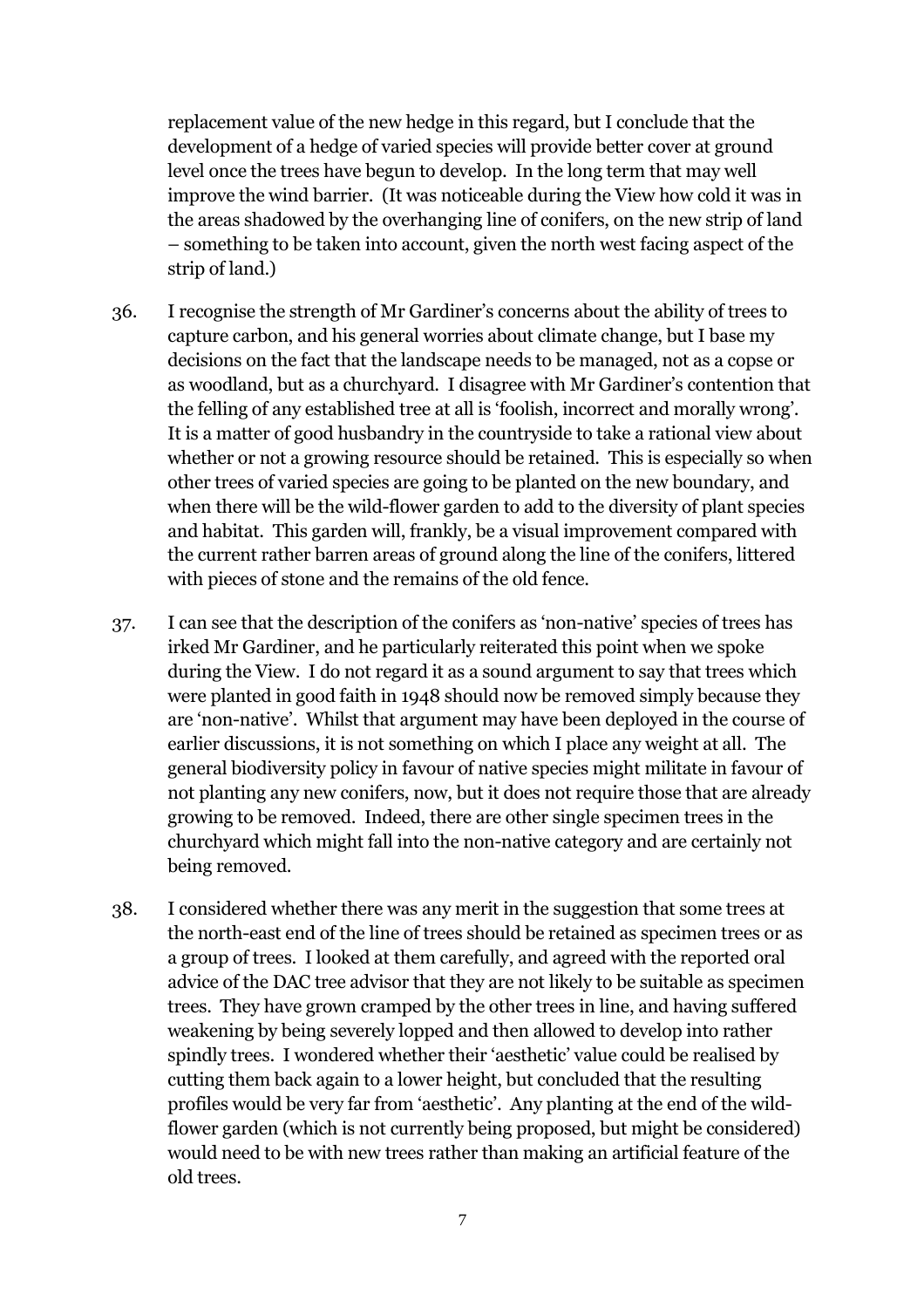- 39. A further consideration is whether the remains of the conifers or parts of them could be put to alternative use within the churchyard. I was advised that the chippings generated in the felling process will be used along the line of the new hedge. This seems an excellent use.
- 40. I also suggested that some of the trees might have sufficiently strong timber to enable the wood to be used in the manufacture of the proposed benches in the churchyard. Whilst there is no certainty that the timber will be suitable, particularly due to the earlier lopping, I will direct that the possibility be explored. It is worth noting that the Western Red Cedar (*thuja plicata*) is native to the Pacific Northwest of the USA where it can grow up to 60 metres in height in conditions of probably greater rainfall than prevail even in the Forest of Dean. It is British Columbia's official tree. That state's website reports:

*The western red cedar has been called "the cornerstone of Northwest Coast aboriginal culture" and has great spiritual significance. Coastal people used all parts of the tree. They used the wood for dugout canoes, house planks, bentwood boxes, clothing and many tools such as arrow shafts, masks and paddles. The inner bark made rope, clothing and baskets. The long arching branches were twisted into rope and baskets. It was also used for many medicines.* 

*The wood is naturally durable and light in weight. It is used for house siding and interior panelling as well as outdoor furniture, decking and fencing. Because of its resistance to decay and insect damage, the wood of large, fallen trees remains sound for over 100 years. Even after 100 years, the wood can be salvaged and cut into shakes for roofs.* 

- 41. In the light of all those strands of argument, I am satisfied that the line of conifers need to be felled, taking into account all the recommendations of the ecological report for ensuring that fauna are not injured in the process. I will direct that the 3 ash trees and the holly tree at the south west end shall be retained but that they should be actively managed to restore shape and safety to the line of trees.
- 42. I also will direct that the tree stumps be ground down to an appropriate depth, and that the roots be left in situ. Chippings from the felled trees can be included with the soil where the new hedge is to be planted.
- 43. It will be a condition that the ameliorating factors, such as the erecting of nesting boxes, will be established as soon as possible for the forthcoming nesting season.

Discussion of the issues relating to the wild-flower garden, the new path and the new hedge: the need for some further plans to be provided:

44. There is no disagreement, once the conifer trees have been felled and the land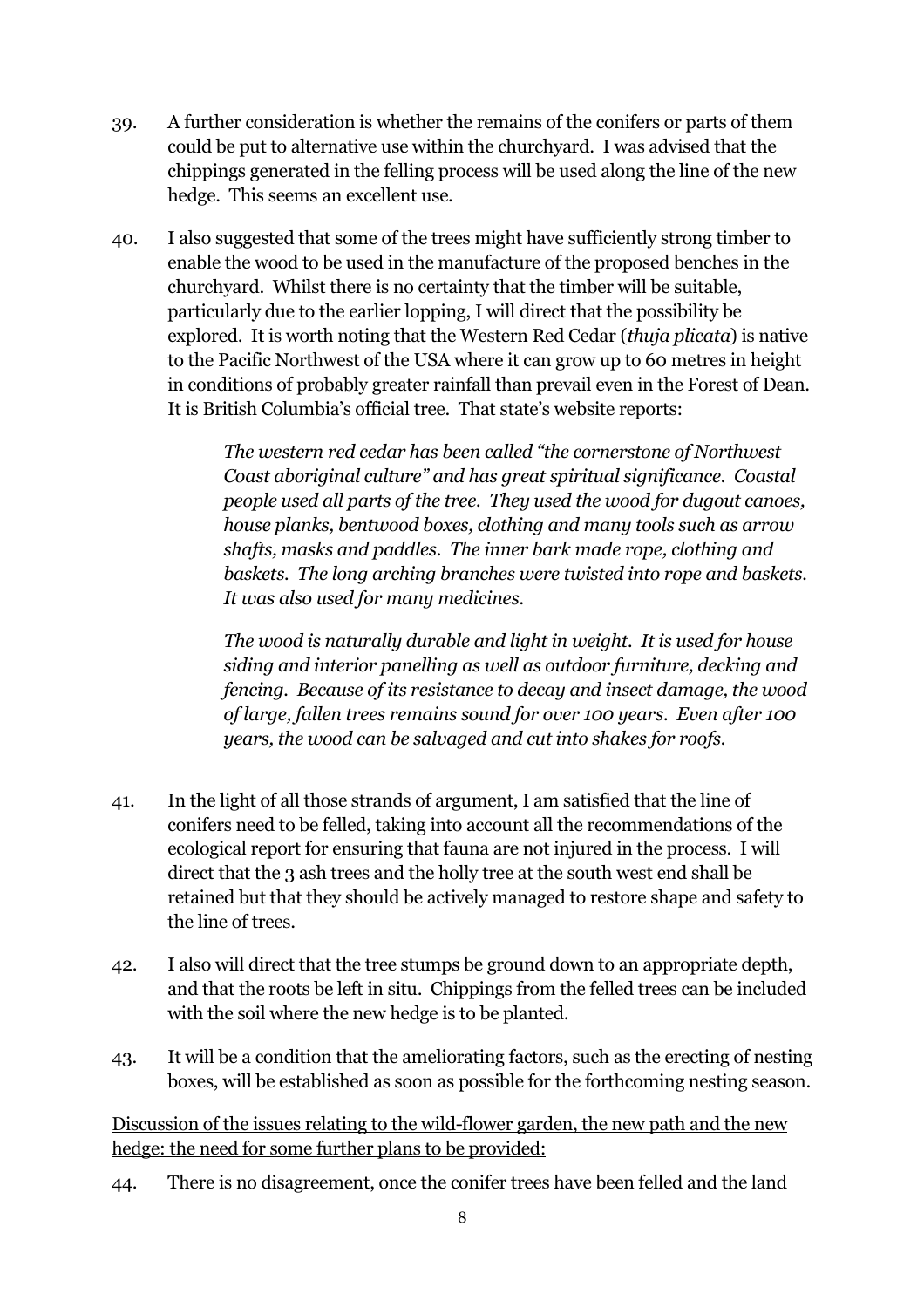cleared and levelled, that a wild-flower garden should be established in a linear strip between the current churchyard and the new extension.

- 45. The precise delineation of this garden is not specified in the papers, and I will invite details to be provided to the DAC for comment prior to planting. Additionally, if there is to be edging around the wild-flower garden plot, then this could be constructed from straight lengths of timber from the trees which are being felled.
- 46. The wild-flower garden will be traversed by the extension of the current path, to link with the kissing gate. A proper plan of the scheme for the laying of the path and its delineation from the garden on either side will need to be submitted to the DAC for comment.
- 47. This must include suitable signage to emphasise that a public right of way is not being created.
- 48. I am content with the proposals for the new hedge along the post and rail fence. Repairs to the fence will be needed first, in the section damaged when the red cedar was removed. The recommendations of Acer Ecology as to the species mix, including honeysuckle and wild roses, together with the comments of Natalie Fenner to the DAC tree adviser, Anna Jones, in her email of the 11th August 2019 are commended. I understand the Woodland Trust have already offered to provide 140 saplings, although many more plants will be needed.

#### Discussion of the issues relating to the stone wall:

- 49. The Faculty application recognises that the retaining stone wall at the southwest end of the current boundary will need to be repaired and rebuilt in the future.
- 50. Having considered it during my View, I concluded that repair work is in fact urgent, if the terrace, the graves and the three trees on that upper level are to be secured, and the edge of the terrace made safe to prevent falls.
- 51. A structural survey will need to take place as soon as possible to assess what must be repaired and rebuilt; how the pile of loose stones can be reused; and how the edge of the steep part of the terrace slope can be made safe to protect against accidental falls.
- 52. An archaeological survey of the wall should be added to the proposed scheme for the further excavation on the strip of land, and the archaeologist should be invited to include an assessment of the full length of the retaining wall and the pile of loose stones and to advise in writing whether the structure or stones have historical or archaeological significance which would affect their re-use in a repaired and rebuilt retaining wall.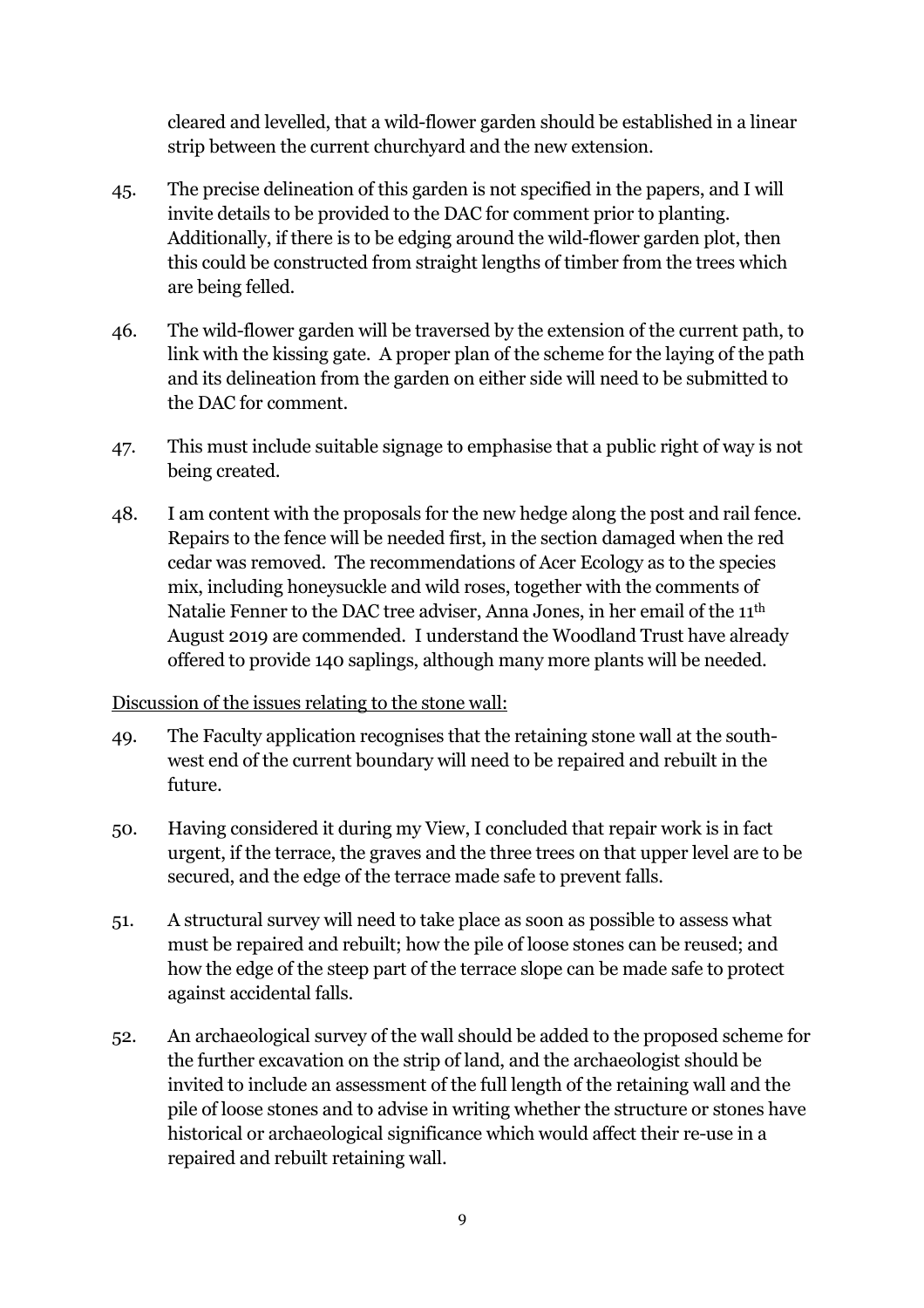53. Assuming no archaeological implications arise, it is likely that a scheme for the repair and rebuilding of the retaining wall can be formulated which will not require separate faculty permission.

## The costs of the work; funding and insurance:

- 54. At the time of the Petition, it was estimated that the costs of the project would be £8,000, of which £3,000 was already held by the PCC. The ecological survey and the archaeological survey to date have accounted for just over £5,000 of the costs.
- 55. The felling of the trees and the minor ground works (presumably such as removal of the fence posts and levelling the land) were being offered free of charge by Mr Mervyn Freeman. (Given I require him to be asked to agree to provide some of the cut timber for use by the PCC in making benches etc, then he should be asked to confirm that he is not going to make a charge for his work, since some tree fellers off-set the costs of the works by the value of the timber they will acquire in the process.)
- 56. The Petitioner was satisfied that further costs would be covered by donations and fund raising activities. Given the uncertainties about the extent of the costs of repairing and rebuilding the retaining wall, this aspect of the matter will need to be kept under review by the Petitioner and the PCC.
- 57. As to insurance, there is a letter from Ecclesiastical Insurance Office of the 5th August 2019 acknowledging the planned works to the trees in the Churchyard, and a letter from Thomas Carroll insurance brokers to Mr Freeman of the 11th December 2018 setting out his liability insurance for his business. It will be necessary to ask him to confirm that the insurance cover was duly renewed on the 7th December 2019.
- 58. Given the somewhat dilapidated state of parts of the retaining wall, I direct that Ecclesiastical be advised about the plans to investigate the wall, including the name and other details of the surveyor and the archaeologist involved.

### Faculty Decision:

The Court now grants a faculty authorising you to carry out the following works in accordance with the designs, plans and other documents accompanying the petition and subject to the conditions set out in the Schedule.

### Description of works:

1. Extension of the churchyard onto the strip of land measuring some 13 metres by 103 metres to the north west of the existing churchyard in respect of which planning permission for change of use to a burial site was granted on the 5th December 2019 by the Forest of Dean District Council.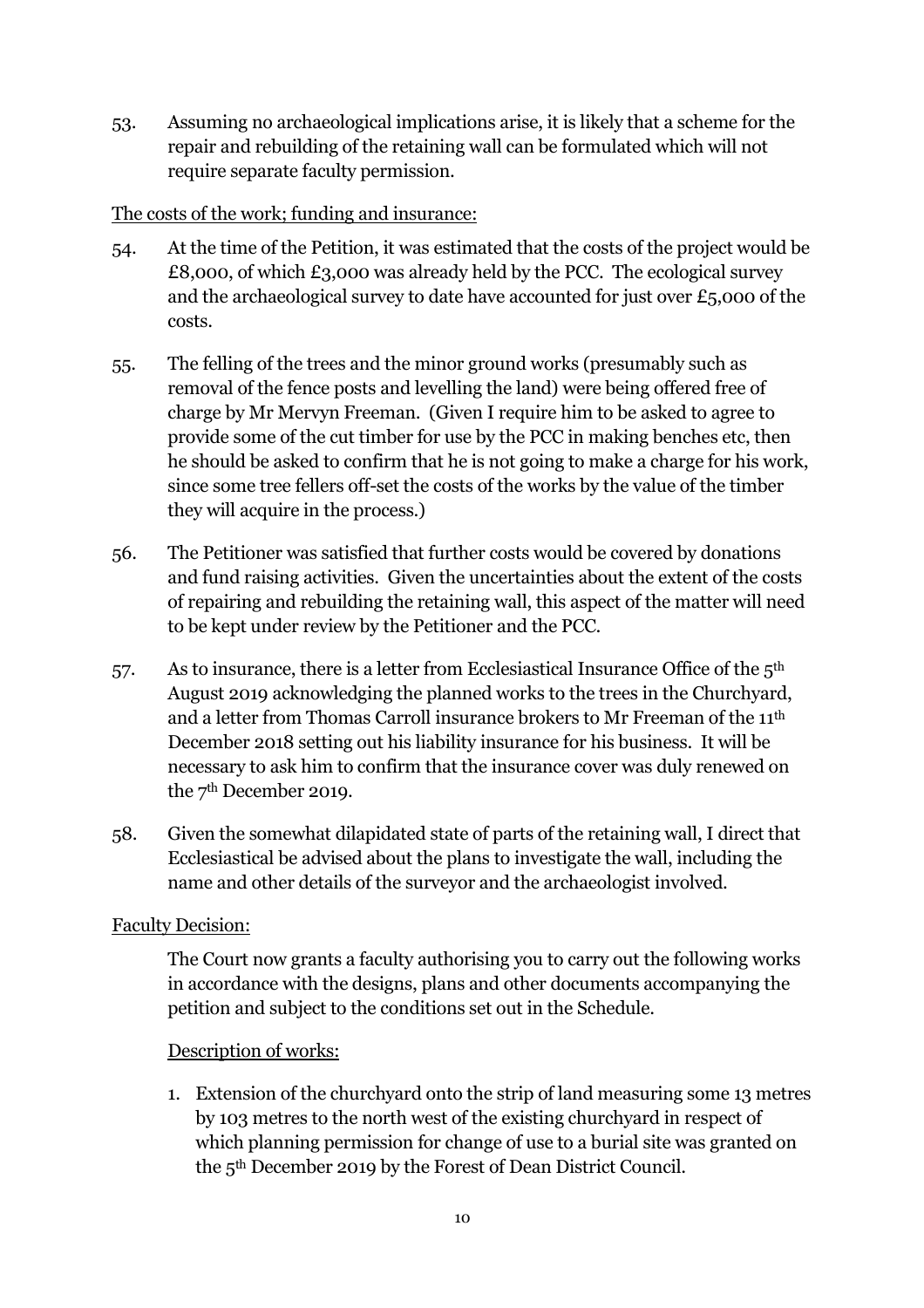- 2. Planting a mixed species hedge along the line of the post and rail fence separating the churchyard extension from the field beyond.
- 3. Felling of the line of some 44 coniferous trees and some 13 stumps of former trees between the existing churchyard and the churchyard extension. This excludes the felling of the three ash trees and one holly tree ("the retained trees") at the south west end of the line of trees.
- 4. Grinding of the felled trees and stumps to the recommended level below the ground surface, but leaving the root system intact.
- 5. Provision of benches or other outdoor furniture.
- 6. Removal of the fence wire, the concrete posts and below ground concrete foundations of the fence running along the line of the felled coniferous trees and the retained trees.
- 7. Levelling of the ground surface where the trees and stumps have been removed and the creation of a wild-flower garden along the line.
- 8. Extension of the existing path through the churchyard over the strip of land to the kissing gate.
- 9. Assessments of the retaining stone wall to the south-west of the line of trees by a surveyor and by an archaeologist as a matter of urgency to draw up a plan to repair and rebuild the retaining wall, and to make the area safe.

### Conditions relating to the numbering in the description of works:

- 1. The churchyard extension:
	- (a) No burials shall take place prior to the consecration of the churchyard extension.
	- (b) The grant of planning permission of the  $5<sup>th</sup>$  December 2019 was subject to a scheme of archaeological investigation by Worcestershire Archaeology dated October 2019 being carried out prior to the first burial. This is also a condition of this faculty.
	- (c) The grant of planning permission was subject to the churchyard extension being carried out in accordance with Section 5 of the ecological appraisal by Acer Ecology of July 2019. This is also a condition of this faculty.
	- (d)In particular, nesting boxes and a bat box as recommended by Acer Ecology at Paragraphs 5.2.2 and 5.2.3 shall be installed as soon as possible and in any event within 2 months from the date of this faculty.
- 2. The new hedge and boundary to the churchyard extension:
	- (a) Prior to the planting of any new hedge, the post and rail fence shall be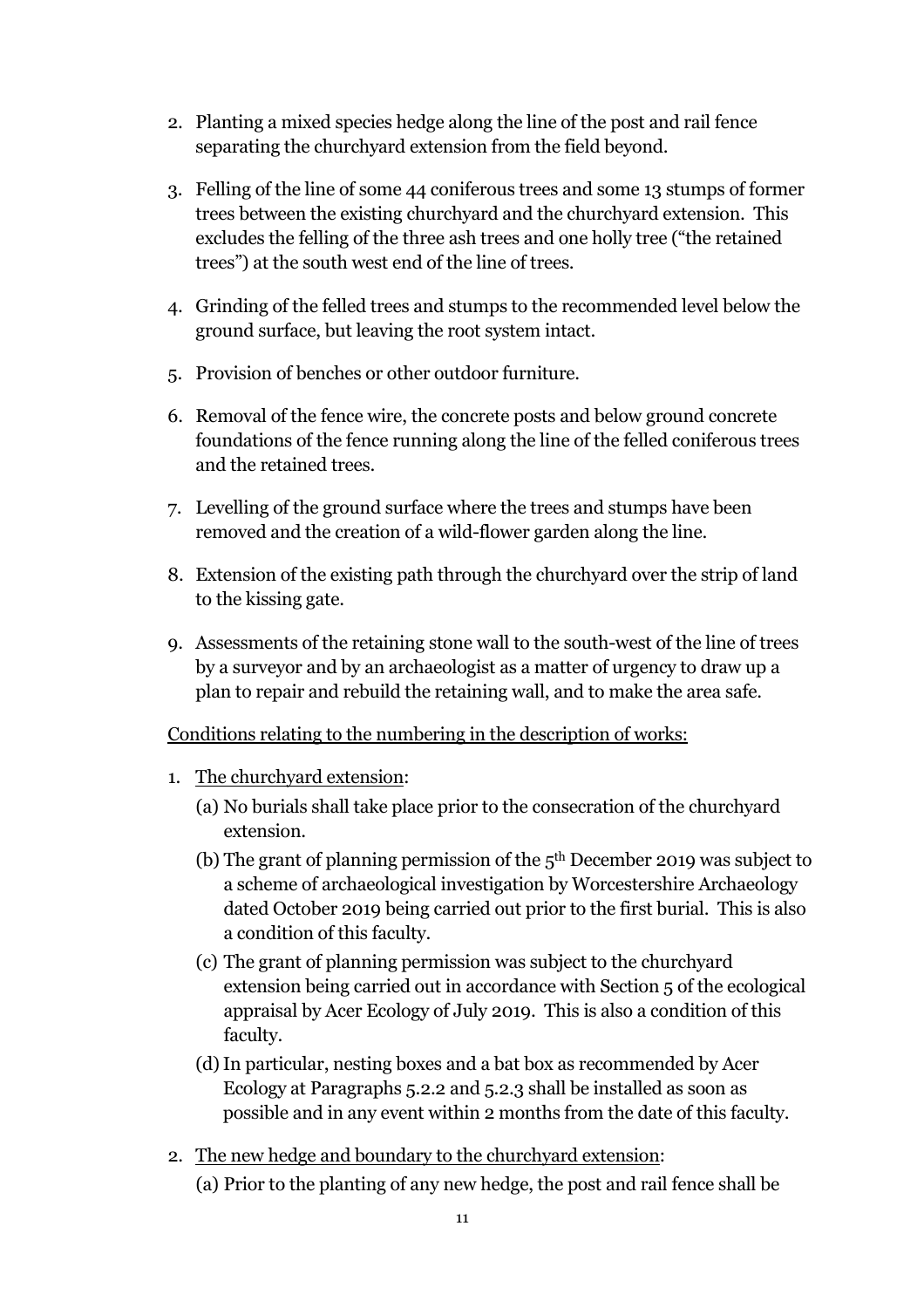restored and its wire mesh mended in the section where it has been damaged by a falling tree.

- (b) Prior to the planting of the new hedge all branches, stones and other debris shall be cleared from the churchyard extension. The stones shall be set aside for reuse in the rebuilding of the retaining wall.
- (c) The species mix of the new hedge shall be in accordance with Paragraph 5.2.1 of the ecological appraisal by Acer Ecology and shall avoid invasive species such as pussy willow.
- (d) Chippings from the felling of the conifers shall be mulched with the soil when the new hedge is planted.
- 3. The felling of the line of conifers and stumps and works to the remaining trees:
	- (a) Those felling the trees must be asked to agree in advance of the works that they will retain any sections of cut timber which could reasonably be utilised by the PCC to build benches, other appropriate outdoor furniture or (if required) surrounds for the wild-flower garden. (Advice shall be sought from the DAC in the event that there is disagreement about whether any particular section of cut timber is so usable.)
	- (b) Those felling the trees must confirm that their insurance cover with Thomas Carroll has been renewed as at the  $7<sup>th</sup>$  December 2019 so as to cover the period of the works.
	- (c) The felling of the trees shall be carried out in accordance with the recommendations of Acer Ecology at Paragraph 5.1 as soon as possible and in any event prior to the end of February 2020 (to avoid the nesting season) provided that Condition 3(a) has not caused the tree feller to withdraw his offer of free felling.
	- (d) The trees shall be felled in such a way as to minimise the risk of damage to graves and memorials in the existing churchyard.
	- (e) The remaining trees: the three ash trees and the holly tree: shall be appropriately lopped and reshaped as individual specimen trees. The DAC tree advisor shall be invited to consider those individual trees and to give advice about the work that should be carried out.
- 4. The grinding of the stumps of the trees:
	- (a) Advice shall be taken from an experienced tree surgeon as to the required depth to which the stumps should be ground.
	- (b) During the process of clearing the area along the line of the trees, it shall be borne in mind that there may be unmarked child graves in the vicinity of the trees and dating back perhaps half a century. Whilst it is unlikely that any traces of such burials would now remain, any evidence of burials shall be carefully noted on a plan of the area and all artefacts encountered shall be preserved so they may be appropriately reinterred in the wild-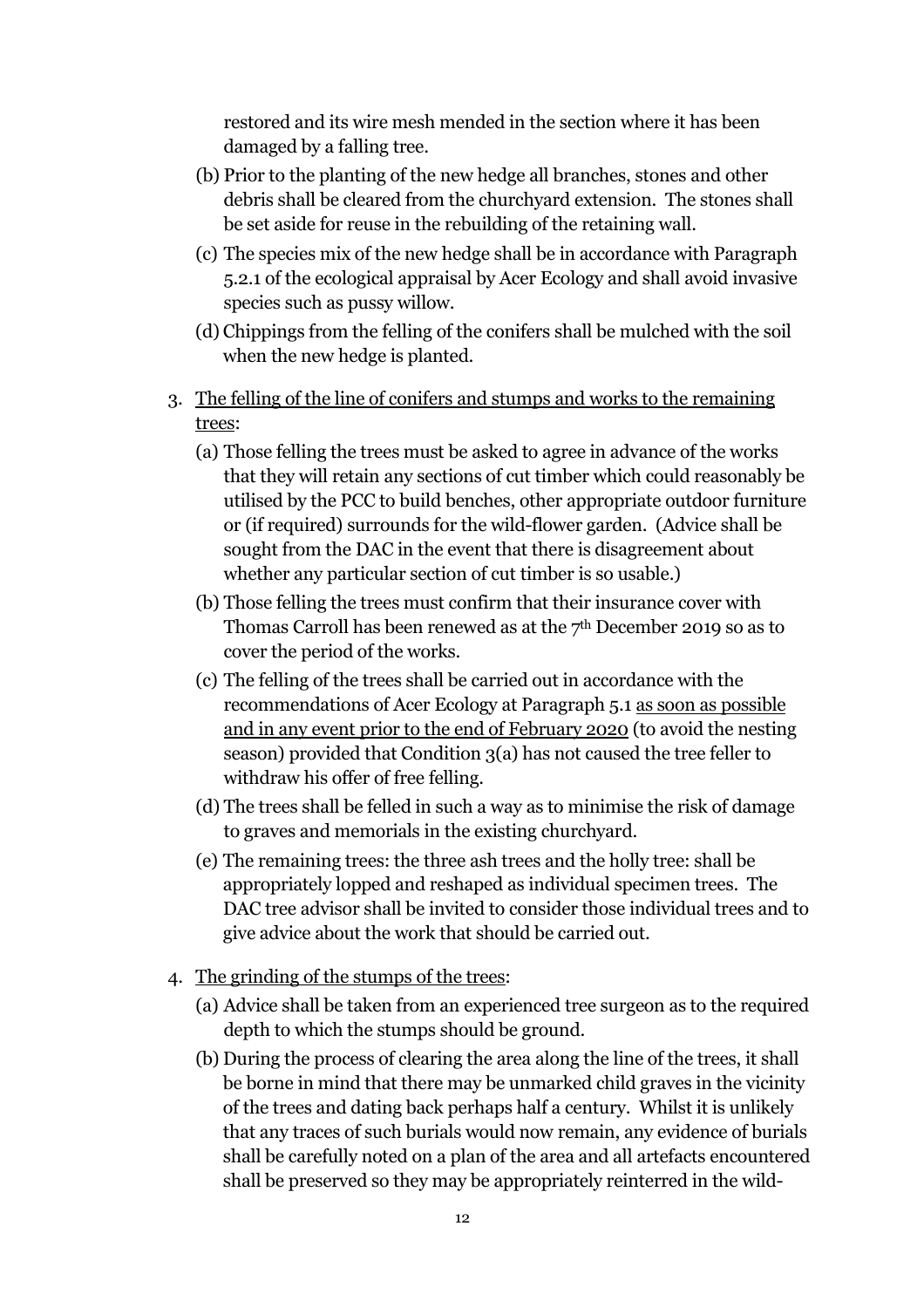flower garden.

- 5. The new benches or other outdoor furniture:
	- (a) Condition 3(c) shall apply to the sourcing of the timber for the manufacture of the new benches. Only in the event that no use can be made to the felled timber will any external sources of timber be considered.
	- (b) Designs for the proposed benches or other outdoor furniture and their planned layout shall be submitted to the DAC for consideration and approval, prior to work being commenced on their manufacture.
- 6. The removal of the old fence along the line of trees:
	- (a) Every effort shall be made to remove completely all foundations of the concrete posts, but Condition 4(b) shall also apply to this exercise.
	- (c) There are a number of isolated stones at ground level along the line of the fence. These are also to be removed and set aside, as they may be needed for repairing the retaining wall. In the event that the stones appear to form part of the foundations of a wall, then Condition 9(b) below shall be extended and the archaeologist shall additionally be asked to confirm whether the stones are of archaeological significance. If it is confirmed that they are not, then they can also be dug out and set aside for re-use.
- 7. Levelling the ground and creating the wild-flower garden:
	- (a) Condition 4(b) above applies to all works to the area along the line of the trees.
	- (b) Prior to laying out the wild-flower garden, a scale plan shall be provided to the DAC for consideration and approval, which shall identify exact dimensions of the garden and how it will be delineated to separate it from burial plots and to discourage persons from inadvertently walking on the area and damaging the wild-flowers.
	- (c) If the PCC wishes a section of the wild-flower garden to be designated for cremation burials, the appropriate formalities must be followed, with notice given to the Registry.
- 8. Extension of the churchyard path to the kissing gate:
	- (a) The scale plan at Condition 7(b) shall include details of the layout of the proposed path, including its intersection with the wild-flower garden.
	- (b) Appropriate notices shall be prominently displayed to ensure that there is no risk of the permissive footpath being designated a public right of way.
- 9. Assessment of the retaining wall with a view to repairing and rebuilding:
	- (a) It is recommended, as a matter of urgency, that a surveyor should be instructed to carry out a survey of the full length of the retaining wall and